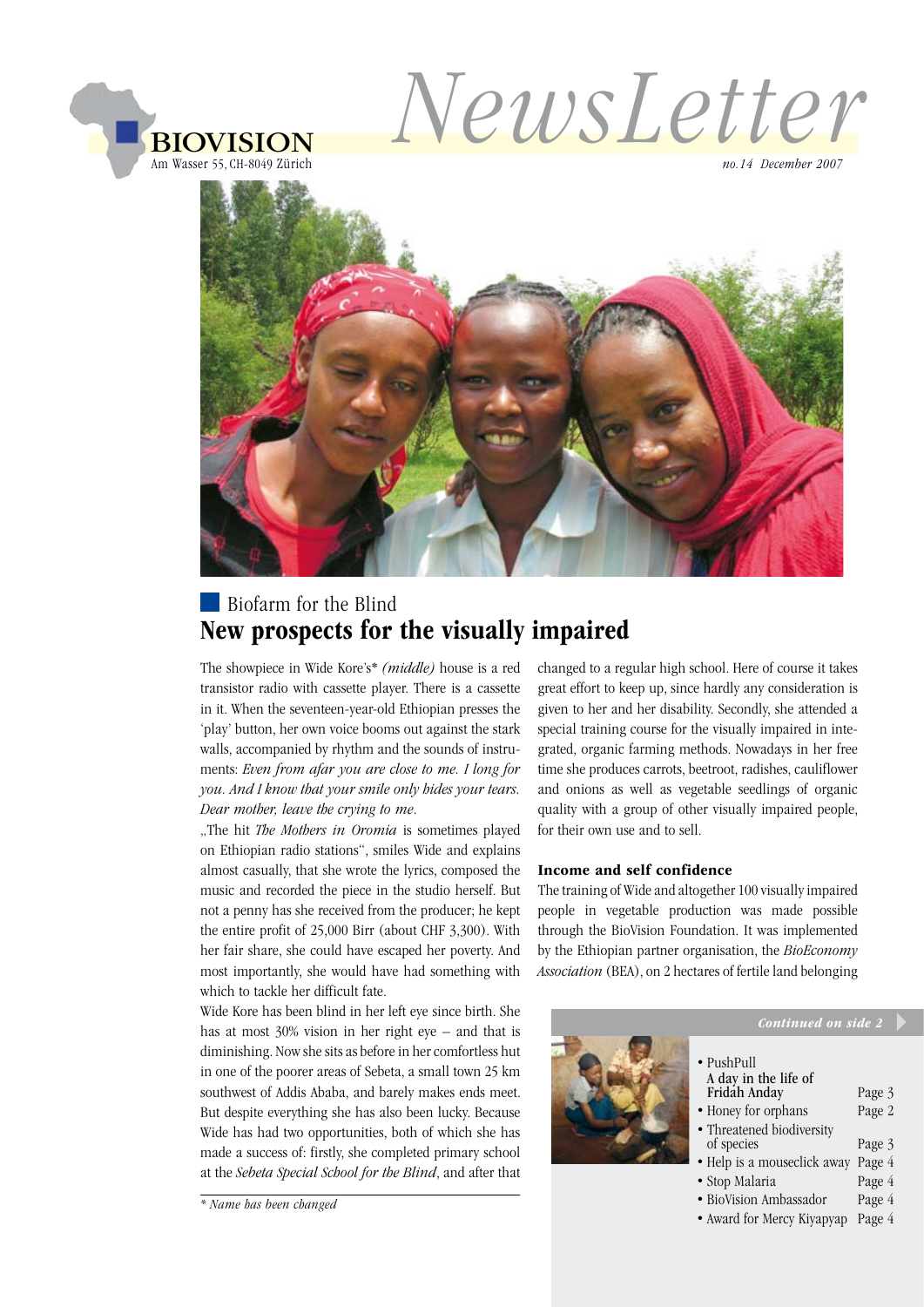#### Editorial



*Opinions differ on the problem of global hunger. Recently the FAO came to the conclusion that organic farming is indeed a realistic option for Africa. Meanwhile multinational agro-companies propagate intensive farming with chemicals and genetic modification as the only practical way forward. I am convinced that there is enough food in the world. In any case, the arguments of the agro-lobby seem cynical while 2 billion people worldwide are overweight and 25% of harvests are destroyed, as 850 million people starve.* 

*I believe in family-based farms, and in self-responsibility. But the farmers have to generate a decent income. For this reason, I support fair pricing of agricultural products in industrial countries. This would increase the worth of food. And I support policies that promote research in the sphere of sustainable agriculture. If as much funding were to be invested in this approach worldwide as is invested in so-called 'modern agriculture', then some of the most pressing problems would already be addressed. With its statement, the FAO made an important step. But further pioneers are needed to bring these things into action. BioVision supports ecological, socially responsible development in Africa and effectively furthers this cause.*

*Dr. Hans Rudolf Herren President of the BioVision Foundation*

#### *Continued from side 1*

to the Sebeta School for the Blind. The project shows that people with disabilities can also ensure their income sustainably with organic farming methods. Alongside practical work, extensive and diverse information was given to course participants on conservational agriculture, compost and waste recycling, honey production, marketing and health care. In life skills class, topics such as HIV Aids, family planning and protection from rape were given special attention. Visually impaired women are particularly vulnerable and are frequent victims of violence. Berihun Tefera Adugna, on-site BEA co-ordinator, has great faith in the integrated project and in the results: "Working with the visually impaired was very enriching for us and it confirmed the success of the chosen approach. They get the opportunity to do something to help themselves. That is a real contribution to the development of our country and, at the same time, it raises the self-esteem and safety of the participants."

In any case, new prospects have certainly opened up for Wide Kore. Despite severe visual impairment, she is looking optimistically to the future. And if the hurdles remain too high, she has hopes for her musical talent. "I still have many songs in the pipeline" she says promisingly, and she is determined to find a serious music producer soon.

*BioVision-Project BV PH-04*

## **Mully Children** Honey for orphans

Those who produce honey use nature in an environmentally friendly way and so generate an income. Honey production can even be done in barren areas. This is a chance to ensure survival, especially for those who have no farmland. In the *Mully Children Family Home* (MCFH), an orphanage and children's



*BioVision-Project BV EH-04*

*Virginia Maribe (17): I have learned so much and later on I want to produce honey!*





#### Sebeta Biofarm for the Blind

In 2004, the *BioEconomy Association* (BEA) ran courses in integrated organic farming for members of the Ethiopian development organisation for disabled persons (DOPD) and through that made possible the building of a dairy farm and plant nursery at the *Sebeta Special School for the Blind*. Currently in this BioVision project, 100 disabled people are trained in organic agriculture and equipped with the necessary tools. The DOPD model farm is to be developed as a training centre for neighbouring farms and for disabled men and women farmers from all over Ethiopia.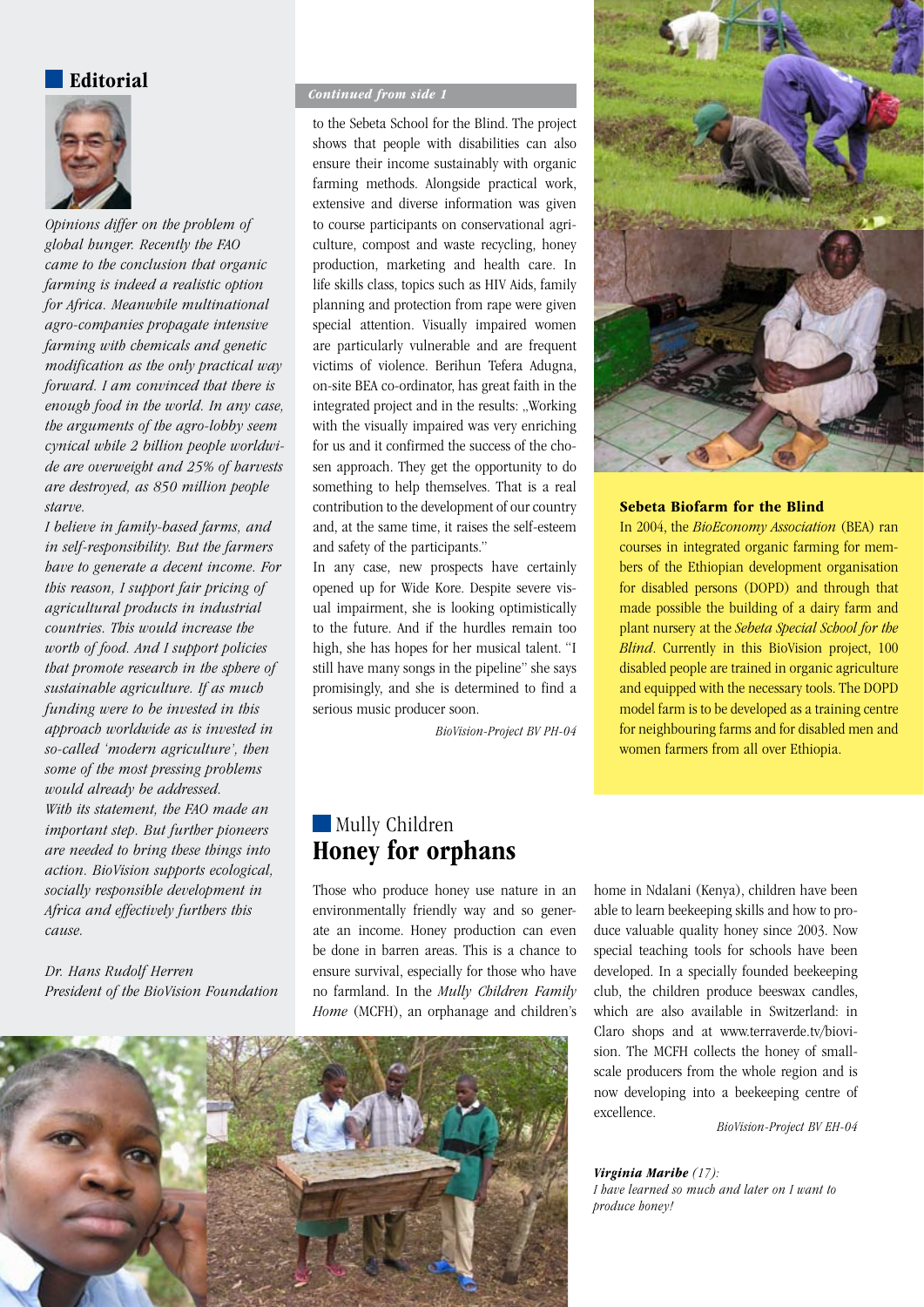## A day in the life of Fridah Anday PushPull-Farmer and Eco-Trainer in Ebuchewe Village

..When I wake up at 5.30am, it is still dark. At most I lie on for 10 minutes, and plan the day. I am alone with my five children and one grandchild. My husband lives in the city. We are separated, and he doesn't look after us. I often feel lonely. But I don't want to get a divorce, because then I would lose my children according to Luyha tradition. Thankfully I own the house. The land belongs to my husband, but I am free to choose how I farm it.

After I get up, I bring the cow out of the house and give her fresh desmodium and napier grass. These two plants are not only good feed for livestock, they are also important for the organic PushPull method against maize pests. I heard about it at a farmers' meeting, and later I saw the good results that my neighbour achieved. That impressed me, and I took part in a PushPull course at icipe\* in Mbita Point. In 2002 I started the PushPull methods in a field that hardly produced any crop, since it was so infested with the striga weed. Since then the harvests have increased every time, and after four years I had the maximum harvest. From the fields that previously only produced 4 kg of maize kernels, I now get 135 kg with PushPull! That changed our lives. We don't have to buy maize meal anymore- quite the opposite. I can save, and even earn money from the sale of available maize, livestock feed and goats. That allowed me, along with a payment from the communal account of my farmers' group, to buy the cow. She gives us 2 litres of milk a day. She also produces manure for the plants. All of this is a great step forward for us.

I was chosen by the community to be a PushPull teacher, and I was trained by icipe. Questions come mostly during planting season, and I go out about twice a week to advise. It is mostly the beginners

*\*icipe: African Insect Sience for Food and Health, Headpart of BioVision in Africa*

#### **Threatened biodiversity of species** Better harvests – less chemicals

*The Eastern Arc Mountains and East African Coastal Forests* in Tanzania and Kenya are noted for their very high level of biodiversity. They belong to the 25 global *Biodiversity Hotspots*. This natural diversity is threatened by, amongst other things, commercial and chemically-intensive vegetable cultivation- in particular





who want support from me. I value my job as Eco-Trainer greatly. As an acknowledgement of my work I received a bicycle – like all PushPull teachers.

When the children are at school and I have done the housework, my oldest daughter Gladis and I go out to the plantations to weed, spread manure or harvest. She has a baby and is a single mother. We farm maize and beans, sweet potatoes, bananas, cassava, kale and tomatoes.

At one pm it gets very hot, and we go back to the house, where it's cool. Then the children come home from school and I look through their books. If I have the feeling that something is amiss, I talk to the teacher.

At 5 pm I fetch vegetables from the garden, leave the maize kernels to be ground in the motor-operated mill and buy firewood. At about 6 pm I start cooking. Most of the time it's Ugali (a maize dish) with vegetables or beans, every now and then also rice with beans. But Ugali is definitely our staple food.

After dinner we light the petrol lamps and sit together to chat or listen to the radio. At 10pm we lie down to sleep."

> *Recorded by Peter Lüthi in Ebuchewe Village, Kenia*

the cultivation of tomatoes.

BioVision has taken on co-financing of an agricultural project in the *West-Usambara Mountains* (Tanzania) and in the *Taita Hills* (Kenya). There, icipe Eco-Trainers together with local and regional partners introduce the step-by-step implementation of environmentally friendly methods of agriculture. Through this, biodiversity can be conserved and work and income ensured for the resident farmers. In the first phase of the project, groups of farmers were sensitised, trained and supervised during practical work. Seeds of more robust species of tomato were reproduced and distributed. According to Janet Maundu, Eco-Trainer with *icipe*, the use of chemicals in tomato cultures has already greatly decreased. Farmer Martina Esther, member of the *Chawia Group* in the *Taita Hills*, is also satisfied with the project: "We are very proud that we have produced such good seeds. In addition I could sell more vegetables of better quality."

*BioVision-Project BV PH-02*